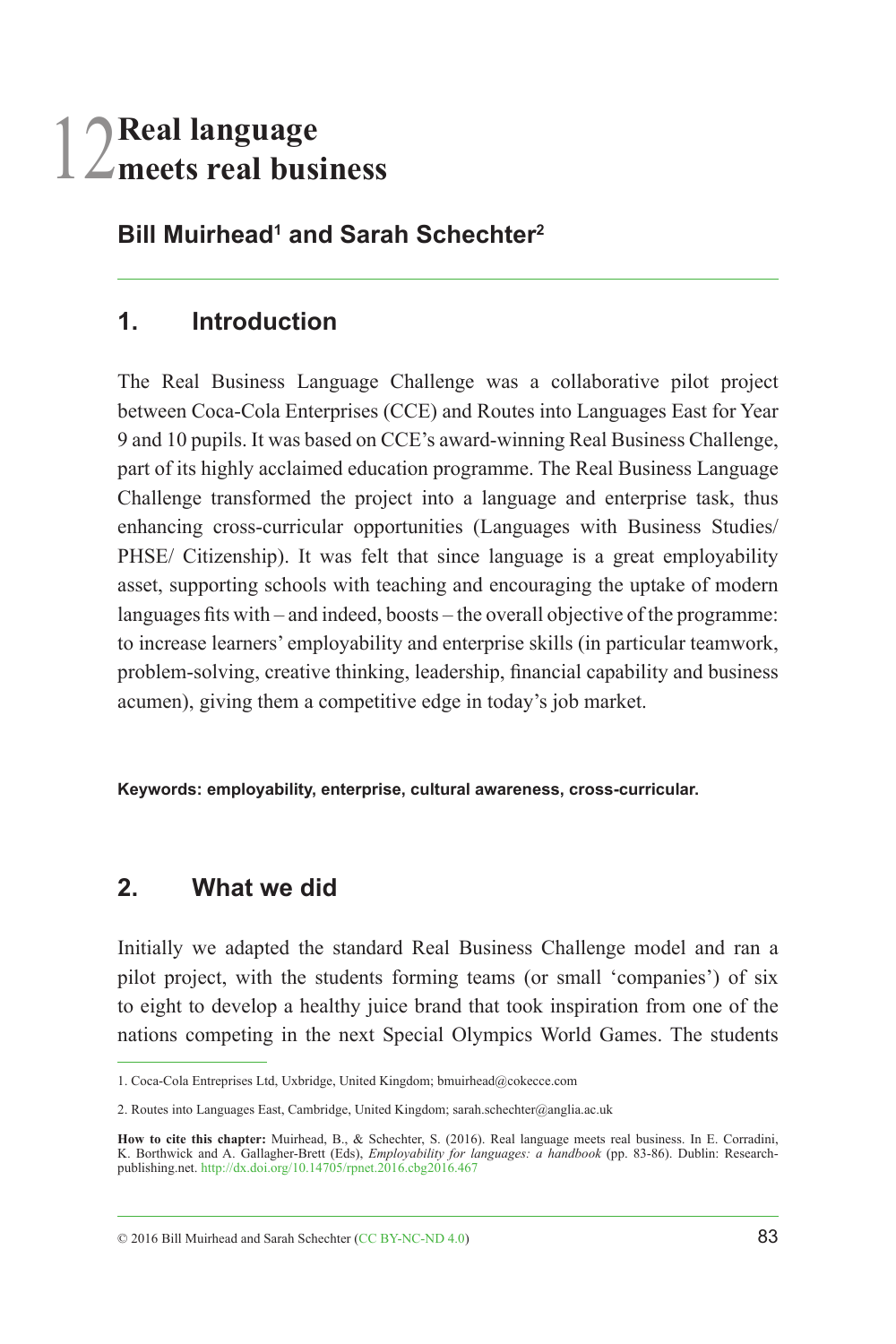had to choose a country where the target language (French, Spanish or German) was spoken. When developing their product and brand, students needed to take inspiration from the culture of a country that was competing in the Special Olympics. In particular, they were required to:

- form teams ('companies');
- create a company profile and showcase it on their PowerPoint, ensuring that they worked together as a team, sharing and delegating tasks;
- respond to the brief by carrying out market research, developing their brand (including logo design, slogan, packaging design and labelling), researching the country of origin and its culture, researching the nutritional content, completing cost and profit projection and promoting the product; and finally
- use no more than 10 slides to present their ideas on PowerPoint, giving their juice brand overview, including information on their company profile, market research, artwork, drink details, ingredients and nutritional information, brand development and packaging, cost and profit projection.

The project was supported by a comprehensive Teacher's Pack, adapted from the original version which can be found by signing up here: [http://www.](http://www.therealexperience.co.uk/the-real-business-challenge) [therealexperience.co.uk/the-real-business-challenge.](http://www.therealexperience.co.uk/the-real-business-challenge)

All tasks had to be completed in the target language, providing an ideal opportunity to introduce authentic, contextualised functional language in class as well as the need to explore cultural issues in class. There was flexibility in how teachers taught towards this.

The winning group, from King's Ely School, was invited to the Real Business Challenge Regional Final at Norwich City Football Club for a day of language tasks, where they were supported by a Coca-Cola Enterprises mentor who spoke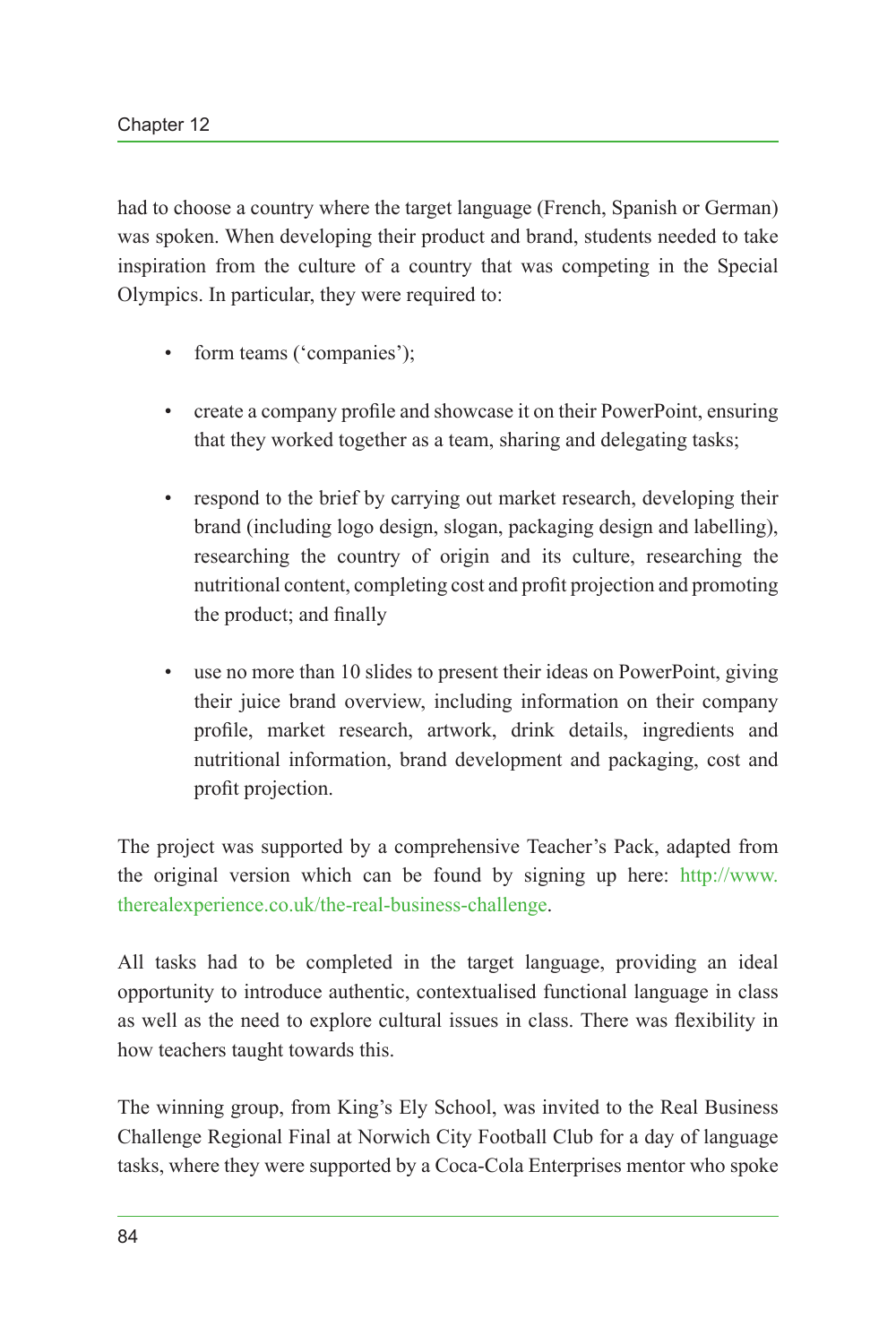and used the target foreign language (Spanish) in their role. At this event, the pupils were tasked with developing a campaign to promote awareness of the Special Olympics and presenting their campaign to a panel of experts using the foreign language.

### **3. Discussion of outcomes**

The pilot project was very well received and 34 teachers registered for it – in our experience a very high number for a pilot project (about 300% more than one would expect). We therefore feel that this project merits a case study, not because of its success in numbers, but perversely because of the paucity of entries and fact that that positive reception of the concept, had failed to translate into a high level of entries. We endeavoured to discover more and our investigations yielded the following qualitative responses:

"I love the concepts but am under pressure in particular this year (we have a weaker cohort)".

"It looks very interesting and motivating".

"I was hoping we could get together an entry for this but timescales were just too difficult".

"We just didn't get organised in time to run the project – we had a reshuffle in the department (lots of teacher absence) and the groups taking part ended up switching around so I'm afraid it's fallen through".

"Not submitting this time. However, it did inspire our Business Studies Dept in concept".

"I think it is a fantastic project because it is around a topic that I think will engage young people and it includes all kinds of skills that they need to develop".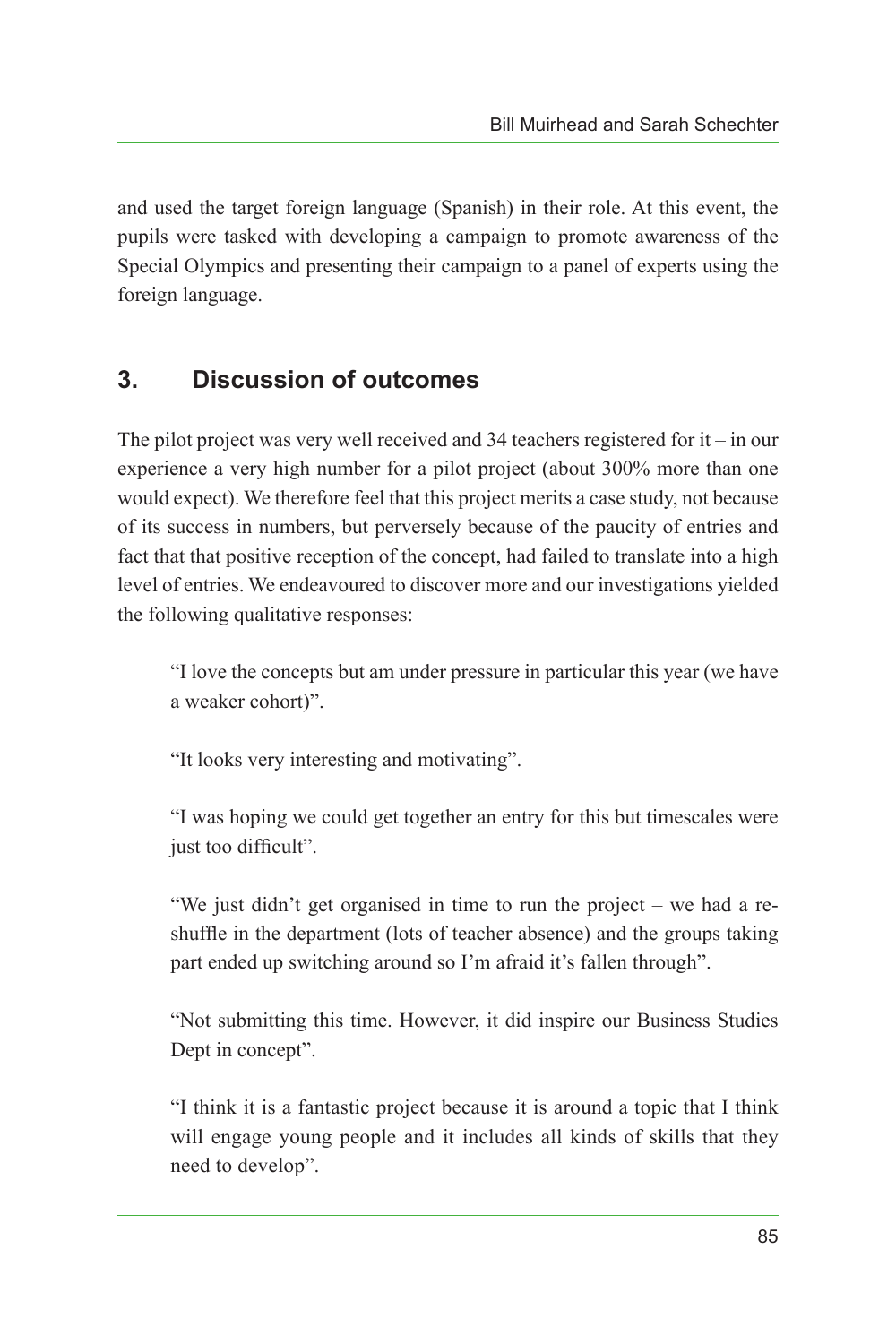Most felt that the problems were theirs and were due to the exigencies of everyday life in a Language Department. There were very positive comments on the idea of the project itself and the potential learning outcomes. Many said that they would like to run it the following year and embed it in their Schemes of Work. A few expressed the desire for more support from Routes into Languages in running the project. This has led us to rethink the project and provide more support and scaffolding for the busy teachers.

#### **4. Conclusion**

The above journey has led us to the conclusion that the project was a valuable one and should be continued in some form, but it needs to be adapted to ensure its success, so this year we will be exploring the possibility of incorporating the project into an on-campus Language and Business Enterprise Day, working with schools to prepare the students in advance. In addition, Routes into Languages East partners at the University of East Anglia have been awarded AHRC funding to support the funding of their follow-on intercultural communication business challenge.

### **Reference and link**

The Real Business Challenge:<http://www.therealexperience.co.uk/the-real-business-challenge>